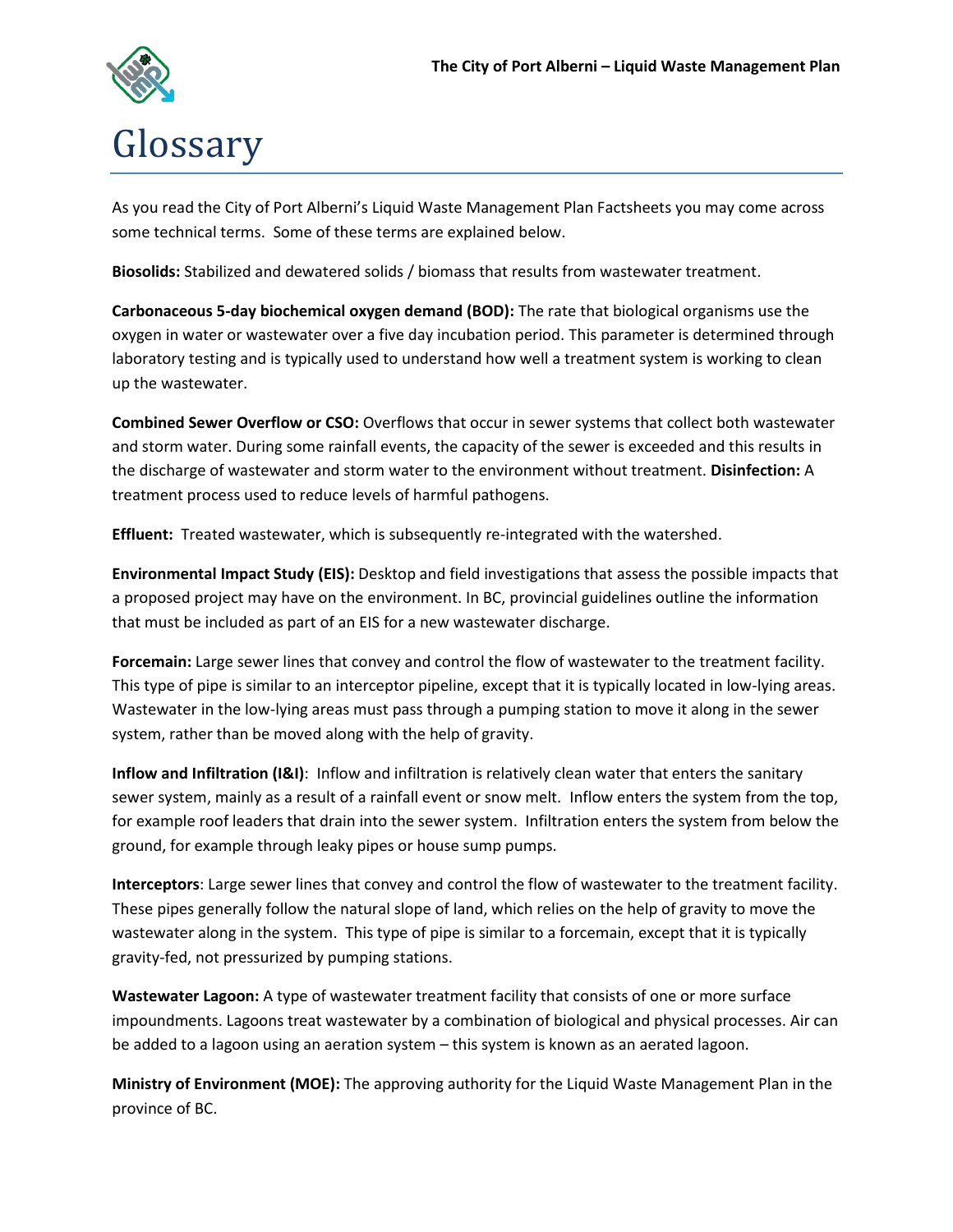

**Municipal Wastewater Regulation (MWR):** Provincial legislation that provides guidance on meeting the current standards and requirements for the treatment, reuse, and disposal of wastewater in British Columbia. The regulation applies to all discharges of domestic wastewater except those regulated under the Public Health Act's Sewerage System Regulation and discharges from single or multi-family dwellings. The MWR applies to discharges of wastewater to water bodies and to the ground. The requirements of the MWR are enforced by the BC Ministry of Environment.

**Official Community Plan (OCP)**: A statement of objectives and policies to guide decisions on planning and land use management, within the area covered by the plan, respecting the purposes of local government.

**Outfall:** A pipe that transports effluent to its discharge location.

**Pumping Station:** A facility that uses the action of pumps to move wastewater within the sewer system, typically from a low-lying area to an area of higher elevation.

**Reclaimed Water:** Municipal wastewater that is treated and suitable for use in accordance with the BC Municipal Wastewater Regulation.

**Resource Recovery:** The practice of recovering material of value from waste resources. Practices to recover value from wastewater include reuse of treated effluent, heat recovery from wastewater, and recovery of nutrients from liquid and solid wastewater streams.

**Secondary Treatment:** Wastewater treatment (usually biological or physical-chemical) to remove organics which consistently produces an effluent quality with a carbonaceous 5-day biochemical oxygen demand (BOD 5 ) and total suspended solids (TSS) concentrations not more than 45 mg/L, as defined by the Municipal Wastewater Regulation.

**Stage 1 (LWMP):** a high-level investigation examining current wastewater management strategies. This stage identifies key wastewater management issues to develop wastewater management alternatives for more thorough consideration in Stage 2. The City's Stage 1 LWMP was completed in May 2001 and was approved by the BC MOE.

**Stage 2 (LWMP):** utilizes information developed in the previous stage, combined with supplemental studies, to evaluate specific questions related to future wastewater management strategies. The City's long-term wastewater management strategy will be selected following completion of this stage and will be carried forward to the Stage 3 LWMP.

**Stage 3 (LWMP):** utilizes information developed in previous stages to execute the implementation plan for the preferred wastewater management strategy. Stage 3 includes a wastewater management strategy that achieves provincial and federal regulatory objectives, an implementation schedule, and an Operational Certificate (OC) that will replace the City's existing discharge permit for the wastewater treatment facility.